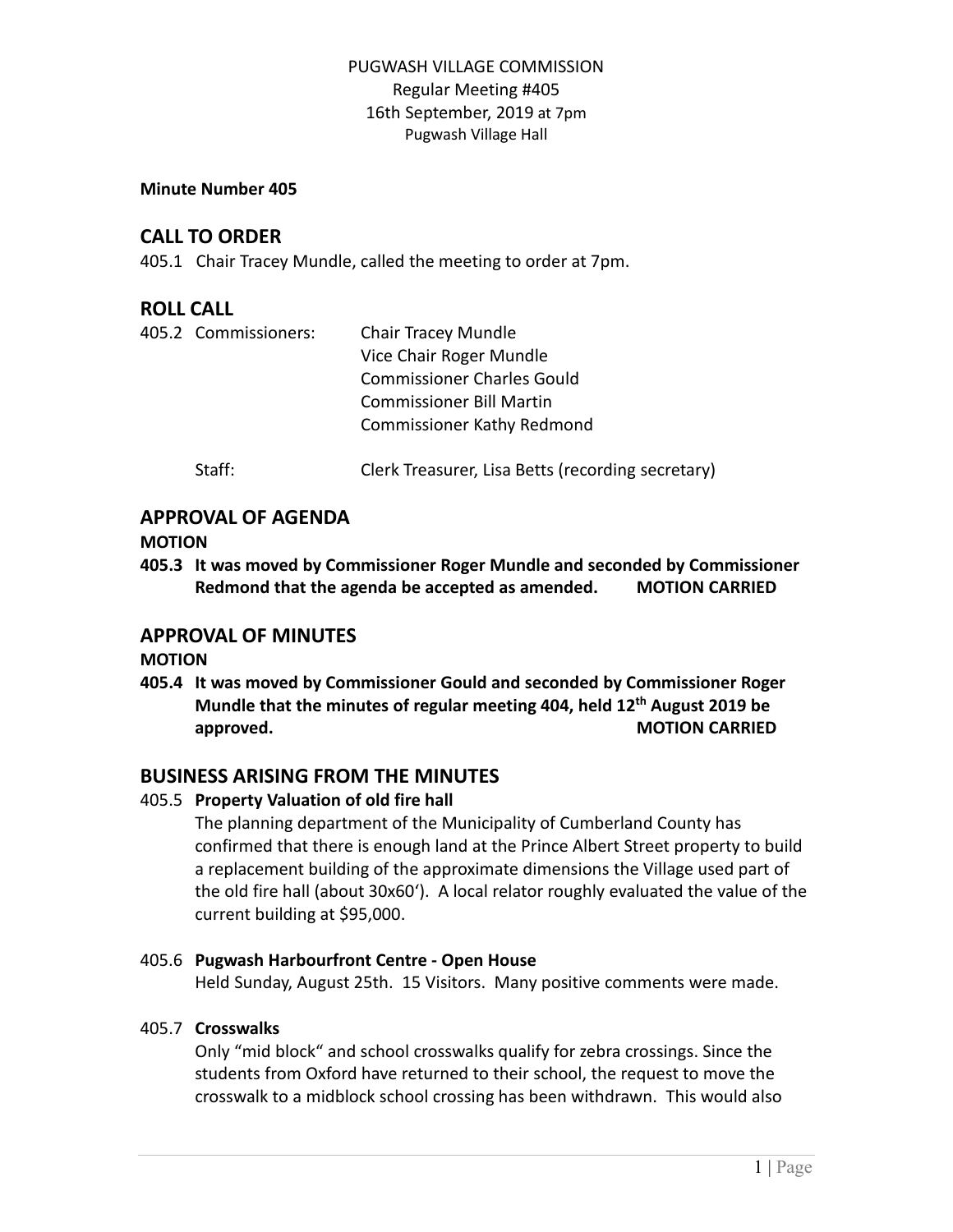require a crossing guard, paid by the Municipality (or Village). All other crosswalks have to be one colour. The current crosswalk is on Church Street near where it intersects with New Pugwash Road. The Village will request the addition of crosswalks. Two suggestions are for one to go across Queen Street and another on Church Street to the south of Queen Street.

### **PRESENTATIONS**

405.8 None

## **CORRESPONDENCE**

### **Association of Nova Scotia Villages - notice of Annual General Meeting**

405.9 Commissioner Roger Mundle, Commissioner Martin and the Clerk plan to attend.

#### **Cumberland Energy Authority**

405.10 Request for letter of support for feasibility study on a wood energy system for the Village of Pugwash. A letter will be sent.

#### **Sunset Community**

405.11 Request that the Village provide a scarecrow as part of the Community's Fall Festival and auction. Village staff will get a scarecrow ready for Sunset staff to pick up on October 4<sup>th</sup>.

## **COMMITTEE REPORTS**

**Treasurer's Report** 405.12 There were no questions.

## **MOTION**

### **405.13 It was moved by Commissioner Redmond and seconded by Commissioner Gould to receive the Treasurer's report as presented. MOTION CARRIED**

### **Municipal Water Supply**

405.14 Warden Gillis was able to report that about 80 hook-ups have been made so far. The Clerk reported that during the prolonged power outage subsequent to post tropical storm Dorian, many people still on well water were able to get water from the Village Hall outside faucet. The Clerk asked if the Commission would like to ask the Municipality to bypass the outside tap when the meters are installed, making water freely available to any in the County when there is no power. The Commissioners agreed that a letter should be sent.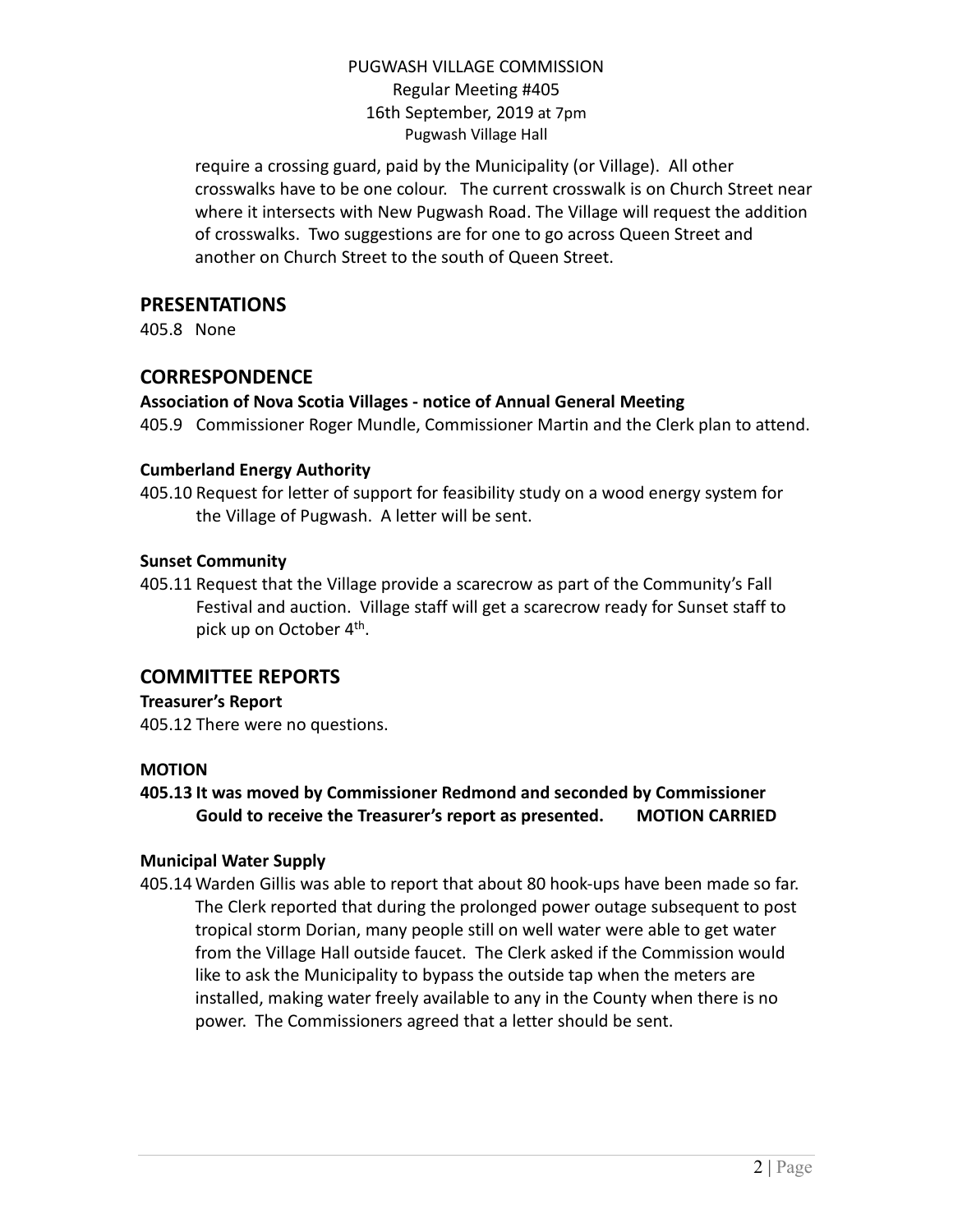#### **Pugwash Harbourfront Centre (PHC)**

405.15 The Clerk reported that she had met with Municipal staff to discuss project costs, extras and savings (August  $14<sup>th</sup>$ ). These were then discussed again with the contractor's project manager Josh Burns, Commissioner Redmond, Commissioner Roger Mundle and Clerk, (August 25<sup>th</sup>), coming to an agreement that was to be ratified by the contractor's management. The Clerk then reviewed this the Commissioners the amounts paid, funded, expected funding and extras. There had also been some consultation with the architects to discuss legitimacy of extra costs. The Clerk then reviewed the processes required to borrow funds which had been presented at the previous meeting by Jason Haughn, Municipal Adviser.

#### **MOTION**

### **405.16 It was moved by Commissioner Roger Mundle and seconded by Commissioner Gould pay \$38,850.46 in extra costs to APM Construction. MOTION CARRIED**

405.17 The Chair suggested that as Item 10.1 on the agenda was so directly linked to the same issue, that it be brought forward. Commissioner Martin questioned why a meeting between the Commission and Council had not been arranged? The Clerk replied that the Municipal staff had not seen this as appropriate and that Municipal staff could meet with Village staff. Commissioner Martin said he would still like to have a meeting arranged with Council to clarify the Village's financial position as it pertains to the Harbourfront Centre.

#### **MOTION**

**405.18 It was moved by Commissioner Redmond and seconded by Commissioner Roger Mundle to call a Meeting of the Electors to approve the borrowing of \$95,000. MOTION CARRIED**

#### **MOTION**

- **405.19 It was moved by Commissioner Roger Mundle and seconded by Commissioner Redmond to ask the Municipality of Cumberland County to guarantee resolution for Village of Pugwash to borrow funds. MOTION CARRIED**
- 405.20 Commissioner Martin said that a presentation to Council should be made to request funding and avoid the necessity of borrowing. The Clerk said a presentation could be made ready very quickly. After some discussion, a motion was called.

#### **MOTION**

**405.21 It was moved by Commissioner Martin that we seek to do a presentation to the Municipal Council to ask for assistance in funding the balance of the Pugwash Harbourfront Centre. No Second.**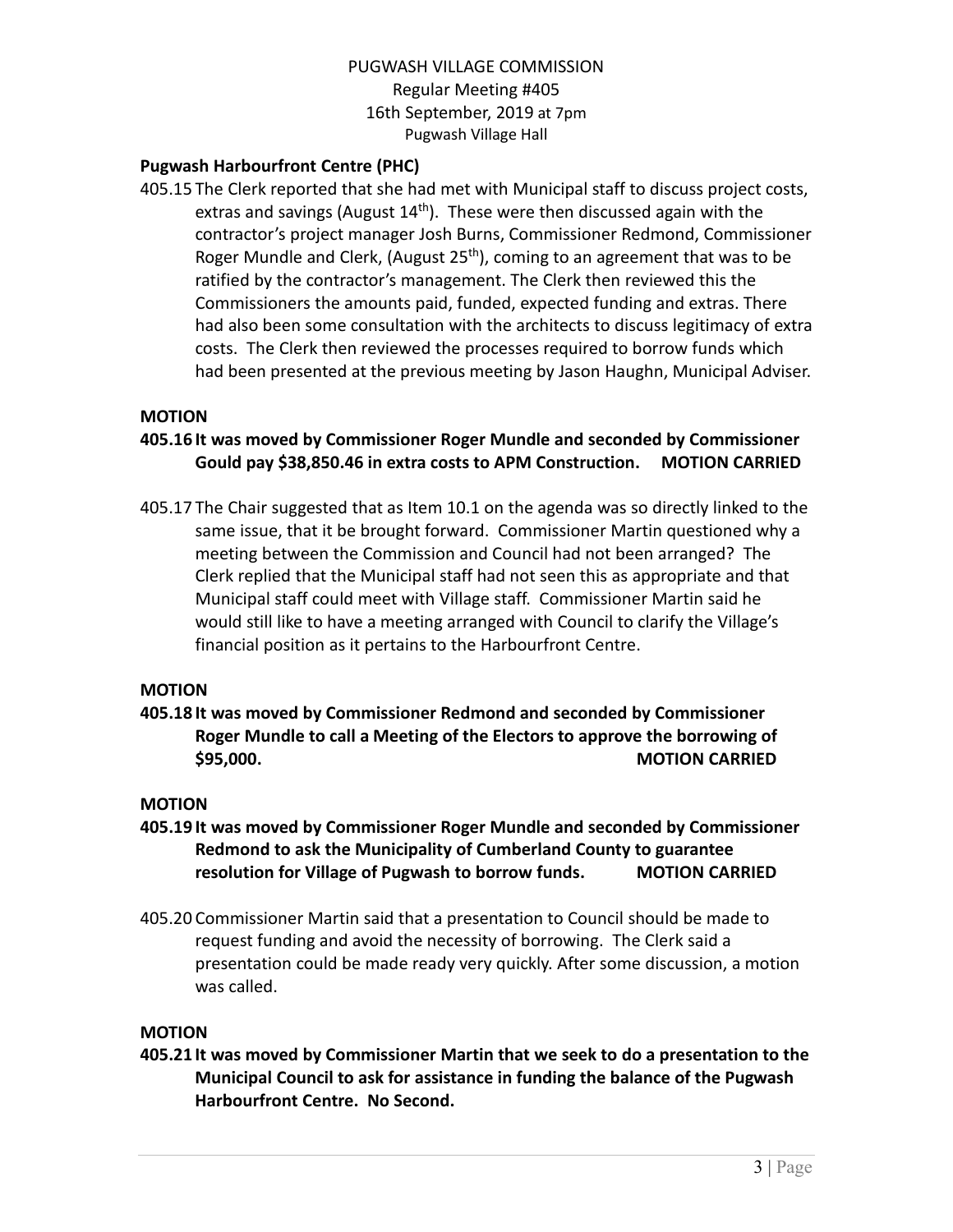#### **Communities in Bloom (CIB)**

405.22 Two requests were made to the Commission:

- (i) that Village representatives at the forthcoming ANSV Conference at Tatamagouche consult with other villages as to how they manage solid waste and;
- (ii) to make Eaton Park a smoke free area.

#### **Physician Recruitment & Retention**

405.23 Commissioner Martin reported that the committee had met with three different physicians, showing them around the Village and area and on hand to answer any questions they may have. A grant of \$5,000 from Doctors Nova Scotia has been approved. This will help the committee offset costs while showing prospective physician's the area. Commissioner Mundle talked about the importance of engaging the doctors' children as a means of attracting their parents to the area.

#### **Visitor Information Centre (VIC)**

405.24Numbers are up from last year. A full year end report will be submitted at the next meeting.

### **MOTIONS**

405.25 Call a Meeting of Electors to approve borrowing - see minute 405.18

### **NOTICE OF MOTIONS**

405.26 None

## **NEW OR OTHER BUSINESS**

### **Association of Nova Scotia Villages**

405.27 The Clerk explained that a three-seater swing would be considerably over budget and take up much more room than expected and what is available. The Commission agreed that a two-seater "belt" seat swing would be acceptable. The Clerk reported that it could be installed in the spring when funds would be more available.

#### **Tourism Development Strategy**

405.28 The report from the Municipality had been released with very little mention of Pugwash. Commissioner Martin said the same is true on the strategy on recreation and when county staff were asked about that that this was because there are no county facilities in or staff working out of Pugwash. The Village will look to be included in the next committee phase on marketing and branding.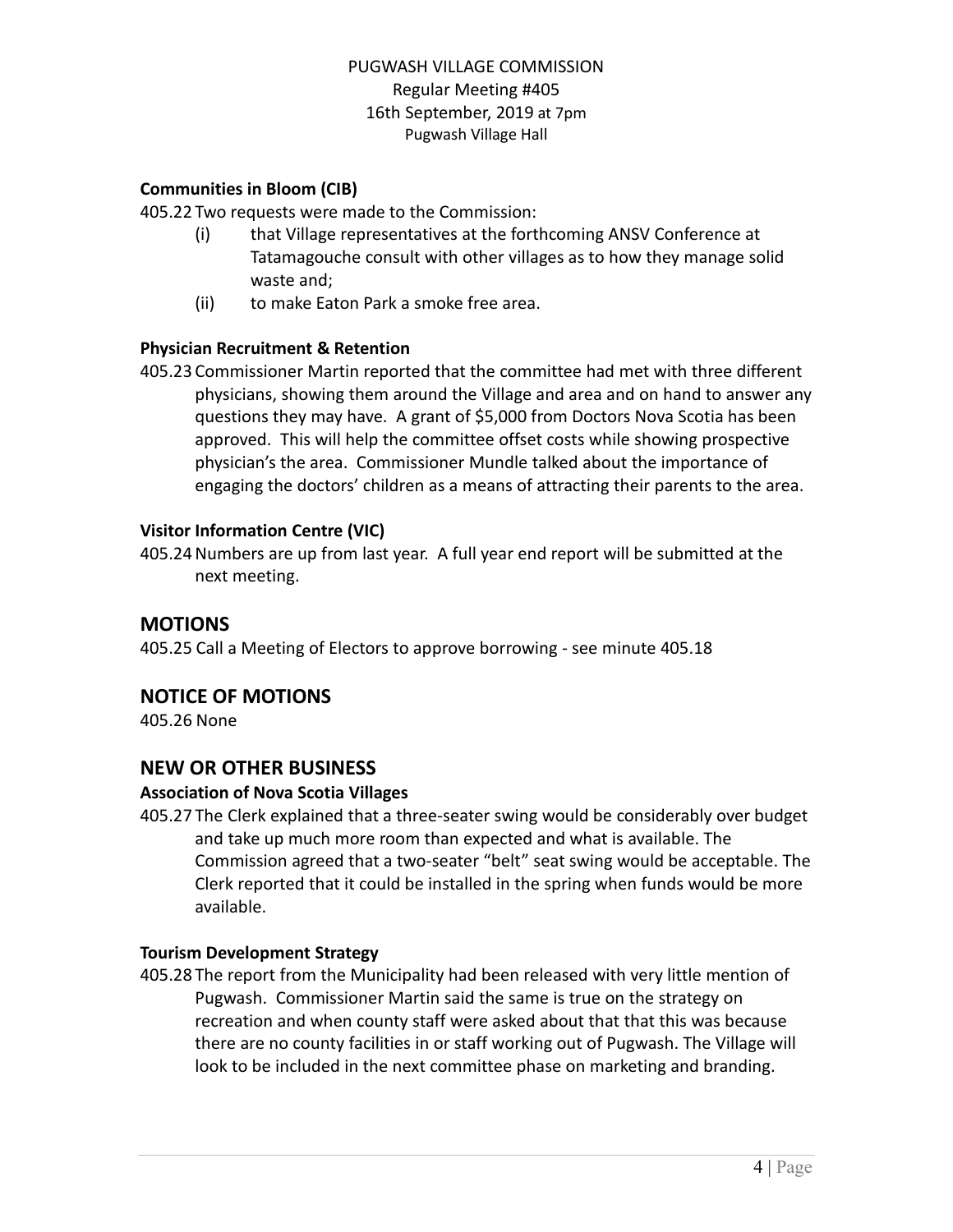#### **Post tropical storm Dorian**

405.29 [Note: Hurricane Dorian hit the Maritimes on Saturday, September 7<sup>th</sup>, with sustained high winds and heavy rain. Power, internet and cell phone service was affected. Many people in the area were without power for 3-4 days, some people were without power for 7 days.]

Appropriate and timely communication where comfort stations are and what their opening hours needs to be improved. Commissioner Redmond suggested there be a local committee formed that would look out for local seniors in the event of another widespread power outage. There will be emergency preparedness information included in the next Village newsletter. The Clerk will contact Mike Johnson, EMO officer for the County for information and feedback.

Commissioner Martin pointed out the difference between comfort stations and a shelter. Comfort can be provided by anyone, for example the fire station. The Pugwash Legion is the official designated shelter, where sleeping needs and the Canadian Red Cross aid can be found. Currently both venues lack sufficient generator power to fully provide these services. met.

The Clerk reported that storm damage to Village properties included heavy damage two of the large trees left in the Park (now removed) and a large section of the boardwalk infrastructure was washed out. Reports from the insurance property damage consultant and adjuster on the boardwalk and lights are pending. The Village Hall basement flooded, affecting one section of materials stored on lower shelving. The Clerk asked if the Commission would consider the purchase of a generator. This will be deferred to future budget discussion.

#### **Request to add** *Clerk's Report* **to standing committee reports**

405.30Any reports from the Clerk not included in another agenda item will be made at the same time as the Treasurer's Report.

#### **Policy 2019-04: Meeting Agenda and Meeting Cancellations**

405.31A draft policy was presented.

#### **Policy 2019-05: Meeting - Prior Information**

405.32A draft policy was presented.

405.33 The next regular meeting of the Pugwash Village Commission will be Monday, 7pm October 21st, 2019.